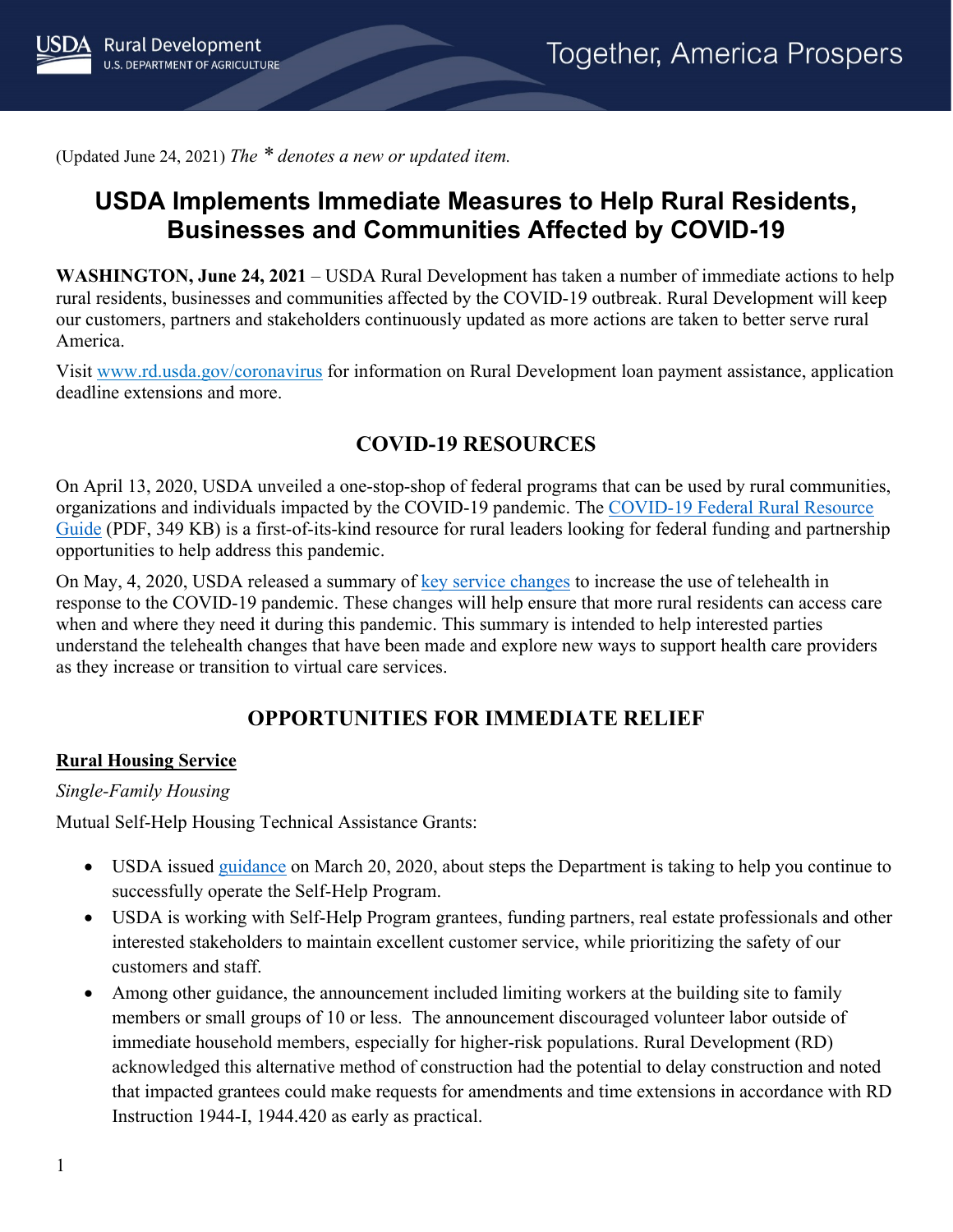- Self-Help grantees seeking amendments, time extensions, and refunding will be evaluated on a case-bycase basis on factors such as Lower Rates of Production, Equivalent Units (EUs) and Technical Assistance (TA) cost per EU. Grantee organizations must work with their regional Technical and Management Assistance (T&MA) Contractors to develop realistic extension requests and applications for refunding. The T&MA Contractors are aware of the potential for needed flexibilities and are ready to assist in any way they can. Please contact Rural Development and Regional Technical and Management Assistance contractor staffs so that we may offer additional assistance.
- For organizations utilizing Self-Help Opportunity Program (SHOP) funds, the following information was provided by HUD in a letter dated May 5, 2020: *"In terms of program policy guidance, the Office of Rural Housing and Economic Development staff will work with grantees to offer flexibility on some reporting requirements as well as provide program/project extensions based on the individual grantee's request relating to specific grant activities, in accordance with the terms of each executed grant agreement. HUD's decisions will be made on a case-by-case basis as a result of the merits of the individual grantee's request and the grant agreement terms."*

Single Family Housing Direct Loan and Guarantee Programs:

\* Effective June 24, 2021, with the exception of vacant or abandoned dwellings, foreclosures and related evictions for borrowers with USDA single family housing direct and guaranteed loans are suspended through ,July 31, 2021.

- **\* Foreclosure Moratorium Extension:** The actions announced today make it possible for the foreclosure and eviction moratorium announced by USDA, Single Family Housing Direct Loan Program (SFHDLP) and the Single Family Housing Guaranteed Loan Program (SFHGLP) on January 20, 2021, to be extended until July 31, 2021. The moratorium does not apply in cases where USDA or the servicing lender has documented the property is vacant or abandoned.
- **\* Forbearance Requirements:** Lenders may continue to provide impacted borrowers relief by offering forbearance of the borrower guaranteed loan payment for up to 180 days. In addition, the initial forbearance period may be extended up to an additional 180 days at the borrower's request. Lenders may approve the initial 180-day COVID-19 Forbearance no later than September30, 2021. SFHGLP borrowers that received a COVID-19 forbearance prior to June 30, 2020 may be granted up to two additional three-month payment forbearances. Lenders should outline potential solutions that may be available at the end of the forbearance period and explain to borrowers that a lump sum payment of the arrearage will not be required.

\* SFHDLP borrowers who experience financial hardship due, directly or indirectly, to the COVID-19 emergency may request and be granted an initial forbearance on or before September 30, 2021. The initial forbearance period may be up to 180 days and the borrower may request an extension of up to an additional 180 days. Borrowers who received an initial CARES Act forbearance before June 30, 2020, may be granted up to two additional three-month payment forbearances. The borrower must request each extension individually.

- During the forbearance options outlined above, no accrual of fees, penalties or interest may be charged to the borrower beyond the amounts calculated as if the borrower had made all contractual payments in a timely fashion.
- **Post Forbearance Options:** Upon completion of the forbearance, the lender shall work with the borrower to determine if they can resume making regular payments and, if so, either offer an affordable repayment plan or term extension to defer any missed payments to the end of the loan. If the borrower is unable to resume making regular payments, the lender should evaluate the borrower for special relief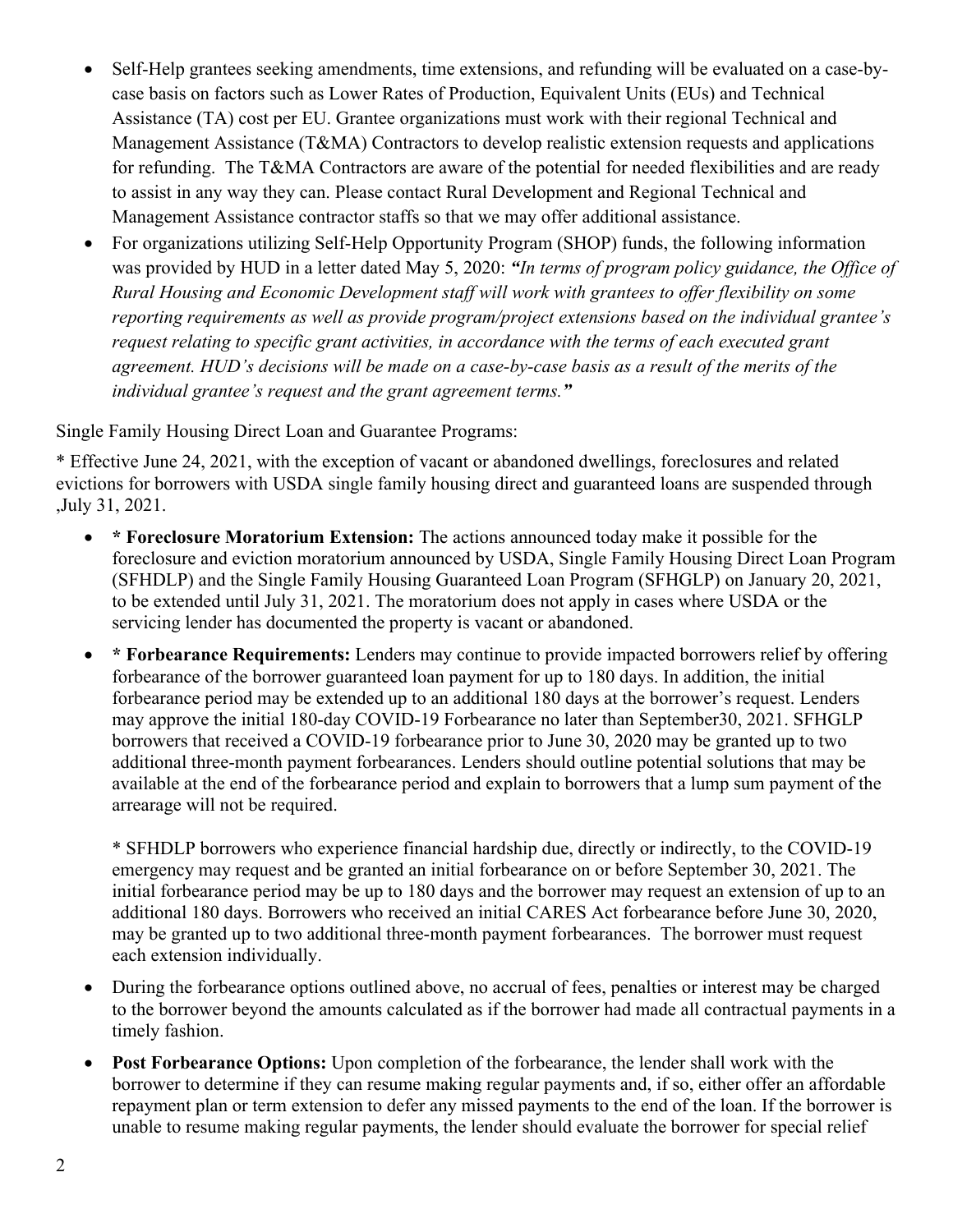measures which includes Term Extensions, Capitalization and Term Extensions, and a Mortgage Recovery Advance.

Direct Loan questions should be directed to USDA's Customer Service Center at 800-414-1226. Regular hours are from 7 a.m. to 5 p.m. Monday through Friday Central Time (CT).

Guaranteed Loan servicing questions should be directed to sthgld.program@usda.gov. For more information, visit the following web pages:

- SFHGLP Lending Partner Webpage:<https://www.rd.usda.gov/page/sfh-guaranteed-lender>
- SFHGLP webpage: [https://www.rd.usda.gov/programs-services/single-family-housing-guaranteed-loan](https://www.rd.usda.gov/programs-services/single-family-housing-guaranteed-loan-program)[program](https://www.rd.usda.gov/programs-services/single-family-housing-guaranteed-loan-program)
- USDA LINC Training and Resource Library[:https://www.rd.usda.gov/programs-services/lenders/usda](https://www.rd.usda.gov/programs-services/lenders/usda-linc-training-resource-library)[linc-training-resource-library](https://www.rd.usda.gov/programs-services/lenders/usda-linc-training-resource-library)
- Procedure Notices:<https://www.rd.usda.gov/resources/directives/procedures-notices>

#### *Multi-Family Housing*

- Multi-family borrowers should reach out to their assigned servicing staff if they are experiencing financial hardship due to COVID-19.
- \* Frequently asked questions were distributed via GovDelivery on February 18, providing guidance to borrowers on how to handle unique property financial conditions due to the pandemic.
- \* The CDC Eviction Moratorium has been extended through July 31, prohibiting evictions for tenants who cannot afford to pay rent due to COVID-19.
- Tenant certifications that cannot be completed in a timely manner due to COVID-19 can be extended with no late fees or overage charges, upon request to the assigned servicing staff.
- Section 515 Annual Financial Statements due March 31, 2021 may be extended for 30 days or longer if needed, upon request to the assigned servicing staff (HB-2- 3560 Chapter 4, Section 4.16-H).
- Owners must process an interim recertification at the tenant's request if there is a change income of \$50 or more per month. The owner should already have this policy in writing and apply it consistently. To the maximum extent possible, owners are encouraged to work with all tenants with impacted income to adjust rent payments.

### *Community Facilities*

- Effective May 12, 2020, through September 30, 2020, the USDA Community Facilities Direct Loan [Program](https://www.rd.usda.gov/programs-services/community-facilities-direct-loan-grant-program) will temporarily allow borrowers with direct loans to request payment deferrals to assist those that are experiencing temporary cash flow issues due to the pandemic.
- On a case-by-case basis, USDA will provide the option of principal and interest payment deferrals to borrowers impacted by COVID-19 for up to one year due to hardship. The borrower must request any payment deferments from the Agency in writing.
- For additional information, please see page 22009 of the April 21, 2020, [Federal Register.](https://www.govinfo.gov/content/pkg/FR-2020-04-21/pdf/2020-08429.pdf)
- Effective March 31, 2020, until September 30, 2020, lenders may offer 180-day loan payment deferrals without prior agency approval for [Community Facilities Loan Guarantees.](https://www.rd.usda.gov/programs-services/community-facilities-guaranteed-loan-program) For additional information, see page 17721 of the March 31, 2020, [Federal Register.](https://www.govinfo.gov/content/pkg/FR-2020-03-31/pdf/2020-06706.pdf)
- On April 8, 2020, USDA expanded upon the deferral flexibilities it announced [March 31, 2020.](https://www.rd.usda.gov/sites/default/files/USDA_RD_SA_COVID19_Guarantee_Loan_Deferral_Payments03312020.pdf) Guaranteed lenders may also approve and make covered loans under the provisions of Section 1102 of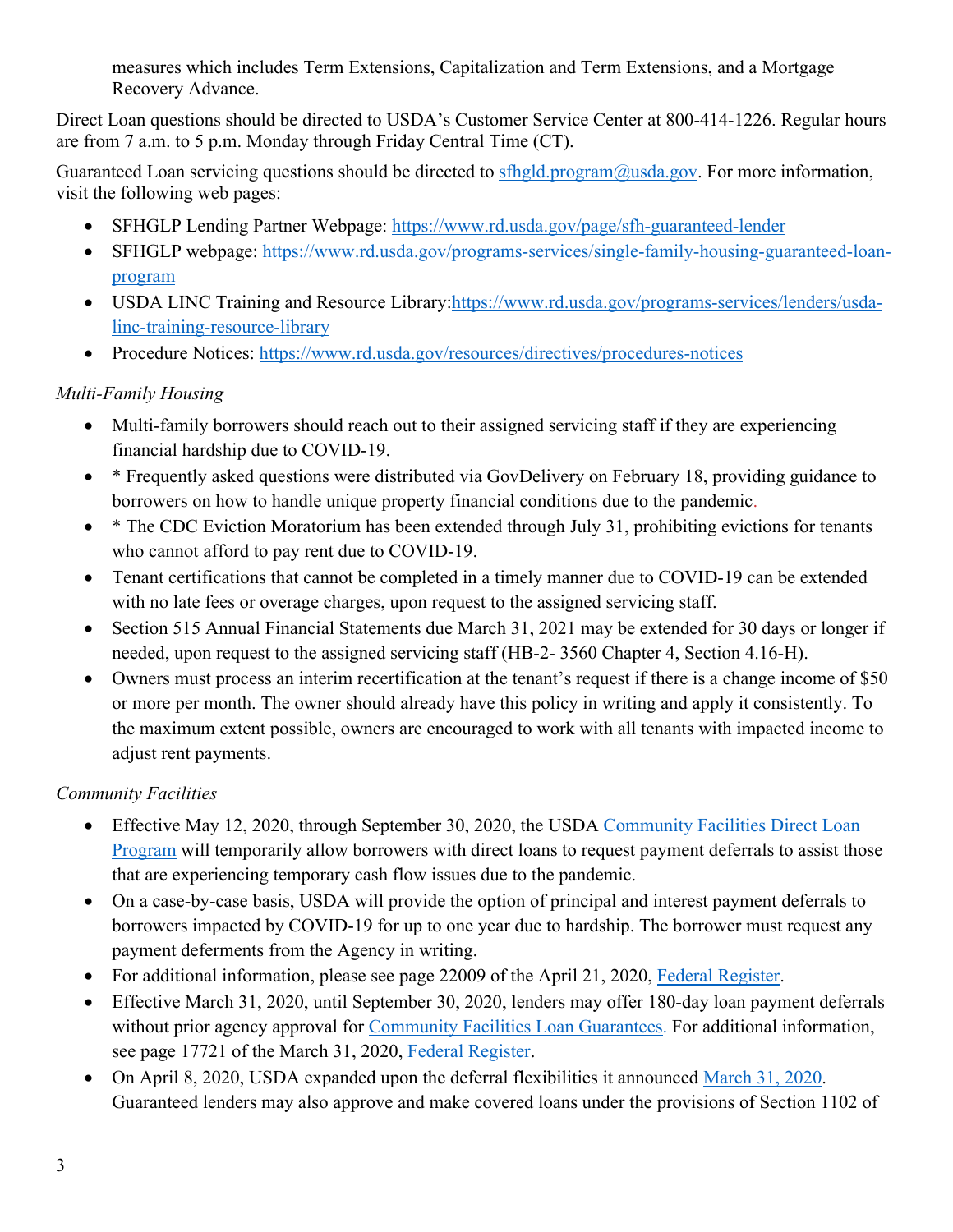the CARES Act. Section 1102 pertains to the Small Business Administration's Paycheck Protection Program.

- The expanded notice provides that guaranteed lenders may also approve and make covered loans under the provisions of Section 1102 of the CARES Act. Section 1102 pertains to the Small Business Administration's Paycheck Protection Program.
- Guaranteed lenders must notify USDA Rural Development in writing of any covered loans made under Section 1102 of the [CARES Act.](https://www.congress.gov/bill/116th-congress/senate-bill/3548/text) Written notification will meet the standard for concurrence until Sept. 30, 2020. After Sept. 30, 2020, lenders must resume obtaining Agency approval in accordance with all applicable program regulations, forms and existing authorities. For additional information, see page 19655 of the April 8, 2020, [Federal Register.](https://www.govinfo.gov/content/pkg/FR-2020-04-08/pdf/2020-07487.pdf)
- On April 24, 2020, USDA provided guidance on the resources provided in the Paycheck Protection [Program and Health Care Enhancement Act \(HR.266\)](https://www.congress.gov/bill/116th-congress/house-bill/266?q=%7B%22search%22%3A%5B%22HR+266%22%5D%7D&s=1&r=1) recently passed by Congress and signed into law by President Trump.
	- o Current borrowers in USDA's Community Facilities Direct Loan program who apply for a loan through the PPP are not required to obtain prior written consent. However, borrowers must continue to follow program requirements for additional debt requests and requests involving the subordination or parity of security.
	- o Community Facilities lenders may also approve and make covered loans under the PPP. Guaranteed lenders must notify USDA Rural Development in writing of any covered loans made under the PPP. Written notification will meet the standard for concurrence until Sept. 30, 2020.

### **Rural Utilities Service**

USDA is waiving RUS borrower covenant requirements for loan agreement financial ratios for the period from Jan. 1, 2020 through Dec. 31, 2020. Additionally, USDA is waiving all financial reporting requirements associated with existing Rural Utilities Service (RUS) loan and grant covenants beginning Jan. 1, 2020 through Aug. 31, 2020.

#### *ReConnect Pilot Program*

- The CARES Act provided \$100 million in additional funding to the program. USDA received 11 Round 2 ReConnect Program applications that were eligible for this funding.
- On June 25, 2020, USDA began to announce awards for ReConnect Round 2 beginning with recipients of the CARES Act funding. USDA will continue making announcements as these projects are awarded.

### *Distance Learning and Telemedicine (DLT)*

- Rural Development was provided an additional \$25 million in the CARES Act for the DLT grant program. USDA issued a stakeholder announcement on April 14 on the funding. This funding was used to establish a second application window for Fiscal Year 2020 which closed on July 13, 2020. RUS is currently reviewing these applications.
- RUS also is reviewing the first round of applications for Fiscal Year 2020 for the DLT program which closed on April 10, 2020. RUS anticipates making announcements on the first round of DLT awards as early as mid-August 2020.

#### *Telecommunications and Electric*

• USDA extended the deadline for the Telecommunications and Electric program borrowers and grantees to submit their annual CPA audit to August 31, 2020.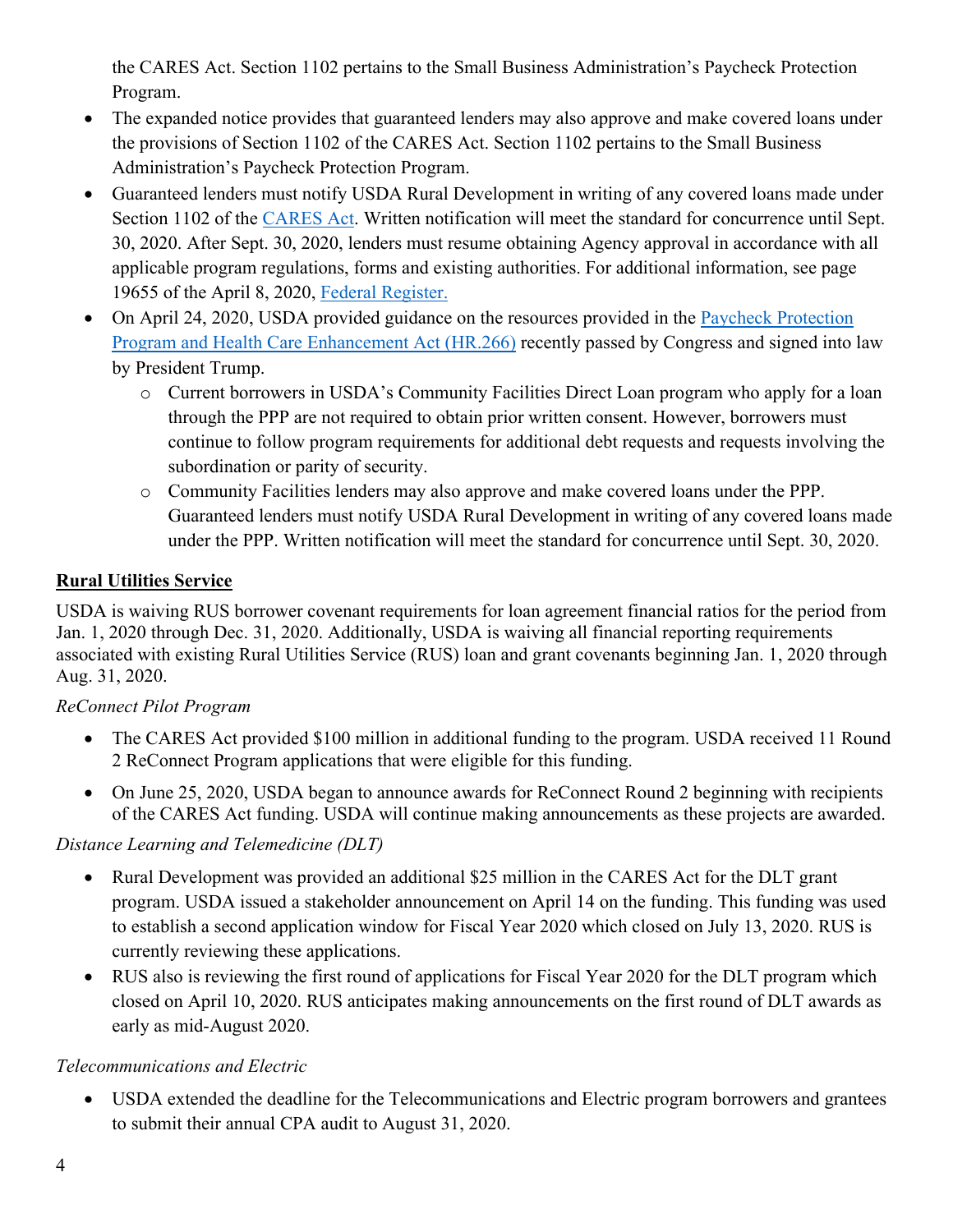- USDA is waiving borrower covenant requirements for loan agreement financial ratios for the period from Jan. 1, 2020, through Dec. 31, 2020. Additionally, USDA is waiving all financial reporting requirements associated with existing RUS loan and grant covenants beginning Jan. 1, 2020 through Aug. 31, 2020
- The RUS Administrator has delegated authority to the RUS Telecommunications, Electric, and Water and Environmental Programs to consider requests to waive certain site inspection requirements during the current COVID-19 National Emergency.
- Applicants will be able to use alternative methods to notify the public, such as through videoconferences, teleconferences and public notices on websites and in local newspapers, as a substitute for the public meeting notification requirement for water and waste projects.
- On a case-by-case basis, USDA will help Electric Program borrowers gain access to obligated funds more quickly at current low interest rates by considering extensions of loan terms (within statutory limits); considering requests to move obligated funds between the Electric Program's six budget purposes where the new purpose has cleared environmental review; and by considering Temporary Normal Inventory (TNI) requests.
- On April 24, 2020, USDA provides guidance on the resources provided in the [Paycheck Protection](https://www.congress.gov/bill/116th-congress/house-bill/266?q=%7B%22search%22%3A%5B%22HR+266%22%5D%7D&s=1&r=1)  [Program and Health Care Enhancement Act \(HR.266\)](https://www.congress.gov/bill/116th-congress/house-bill/266?q=%7B%22search%22%3A%5B%22HR+266%22%5D%7D&s=1&r=1) recently passed by Congress and signed into law by President Trump.
	- o Depending on the program, USDA Electric, Telecommunications and Rural Energy Savings Program borrowers are required to seek prior written consent of the Rural Utilities Service (RUS) for additional outside indebtedness pursuant to certain terms in the regulations and loan documents.
	- o For those borrowers where prior RUS consent would be needed, RUS waives the requirement of consent for any loan made by the SBA under the PPP as published in the Federal Register, provided RUS is notified of the SBA emergency loan before execution. Borrowers must continue to follow program requirements for additional debt requests and requests involving the subordination or parity of security.
	- o The Small Business Administration (SBA) has issued an [interim final rule](https://www.govinfo.gov/content/pkg/FR-2020-05-19/pdf/2020-10674.pdf) that clarifies the eligibility of electric cooperatives for the Paycheck Protection Program. Electric cooperatives that are  $501(c)(12)$  eligible are approved to access the program by the SBA. Furthermore, USDA has approved usage of the Paycheck Protection Program provided electric cooperatives notify the RUS if they end up using that resource. They do not need pre-approval to do so.
- USDA is providing the following guidance for RUS regulated borrowers who have received SBA Paycheck Protection Program (PPP) funds:
	- o PPP loan funds should be initially recorded as debt.
	- o Any PPP loan funds that are included on work orders submitted to RUS for financing, must be removed from all financing requests regardless of whether the PPP funds are forgiven. This will prevent duplicate financing of these costs through the Federal Government. (Please note, the costs do not have to be removed from the assets constructed or retired unless the loan is forgiven).
	- o If PPP loan funds are subsequently forgiven, the expenses and/or workorders along with assets constructed or retired should be credited for any forgiven PPP loan funds used for these purposes.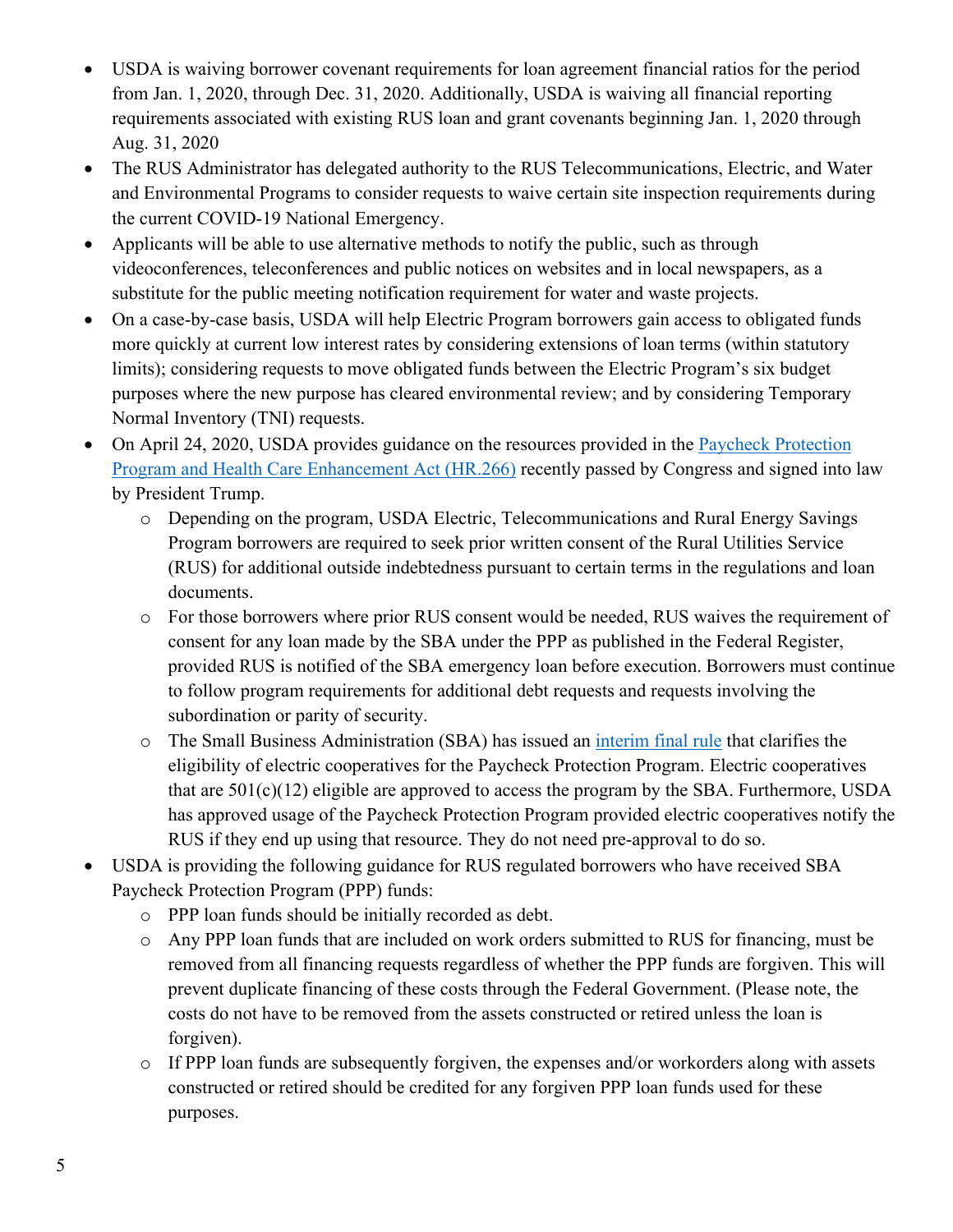- o RUS cannot provide an opinion or advise on whether PPP loans made to RUS borrowers will qualify for forgiveness. That decision will be made by SBA.
- o This guidance is based on the current status of SBA's PPP and given that many variables in this program are unknown at this time, our guidance may be updated to reflect any new circumstances related to the PPP.
- o If you have any additional questions or concerns, please contact the Technical Accounting Review Branch at SM.RD.CMPL.TARB@usda.gov.

### *Water and Waste Disposal Program*

- Effective March 31, 2020, until September 30, 2020, lenders may offer 180-day loan payment deferrals without prior agency approval for [Water and Waste Disposal Loan Guarantees.](https://www.rd.usda.gov/programs-services/water-waste-disposal-loan-guarantees) For additional information, see page 17721 of the March 31, 2020, [Federal Register.](https://www.govinfo.gov/content/pkg/FR-2020-03-31/pdf/2020-06706.pdf)
- On April 8, 2020, USDA expanded upon the deferral flexibilities it announced [March 31, 2020.](https://www.rd.usda.gov/sites/default/files/USDA_RD_SA_COVID19_Guarantee_Loan_Deferral_Payments03312020.pdf) Guaranteed lenders may also approve and make covered loans under the provisions of Section 1102 of the CARES Act. Section 1102 pertains to the Small Business Administration's Paycheck Protection Program.
- The expanded notice provides that guaranteed lenders may also approve and make covered loans under the provisions of Section 1102 of the CARES Act. Section 1102 pertains to the Small Business Administration's Paycheck Protection Program.
- Guaranteed lenders must notify USDA Rural Development in writing of any covered loans made under Section 1102 of the [CARES Act.](https://www.congress.gov/bill/116th-congress/senate-bill/3548/text) Written notification will meet the standard for concurrence until Sept. 30, 2020. After Sept. 30, 2020, lenders must resume obtaining Agency approval in accordance with all applicable program regulations, forms and existing authorities. For additional information, see page 19655 of the April 8, 2020, [Federal Register.](https://www.govinfo.gov/content/pkg/FR-2020-04-08/pdf/2020-07487.pdf)
- On April 24, 2020, USDA provides guidance on the resources provided in the Paycheck Protection [Program and Health Care Enhancement Act \(HR.266\)](https://www.congress.gov/bill/116th-congress/house-bill/266?q=%7B%22search%22%3A%5B%22HR+266%22%5D%7D&s=1&r=1) recently passed by Congress and signed into law by President Trump.
	- o Current borrowers in USDA's Water and Waste Disposal loan program who apply for a loan through the PPP are not required to obtain prior written consent. However, borrowers must continue to follow program requirements for additional debt requests and requests involving the subordination or parity of security.
	- o Water and Wastewater lenders may also approve and make covered loans under the PPP. Guaranteed lenders must notify USDA Rural Development in writing of any covered loans made under the PPP. Written notification will meet the standard for concurrence until Sept. 30, 2020.
- RUS will temporarily grant Water and Waste Disposal infrastructure borrowers in good standing the ability to apply for assistance to address temporary cash flow issues due to the pandemic. On a case-bycase basis, options include principal and interest payment deferrals and other financial restructuring measures. Principal and interest calculations will be adjusted to reflect the new outstanding balance. The borrower must request any payment deferments from the Agency in writing.

For assistance, please contact:

- Electric Program: Christopher McLean, [Christopher.mclean@usda.gov,](mailto:Christopher.mclean@usda.gov) 202-407-2986
- Telecommunications Program: Laurel Leverrier, [Laurel.Leverrier@usda.gov,](mailto:Laurel.Leverrier@usda.gov) 202-495-9142
- Water and Environmental Programs: Scott Barringer, [Scott.Barringer@usda.gov,](mailto:Scott.Barringer@usda.gov) 202-720-9643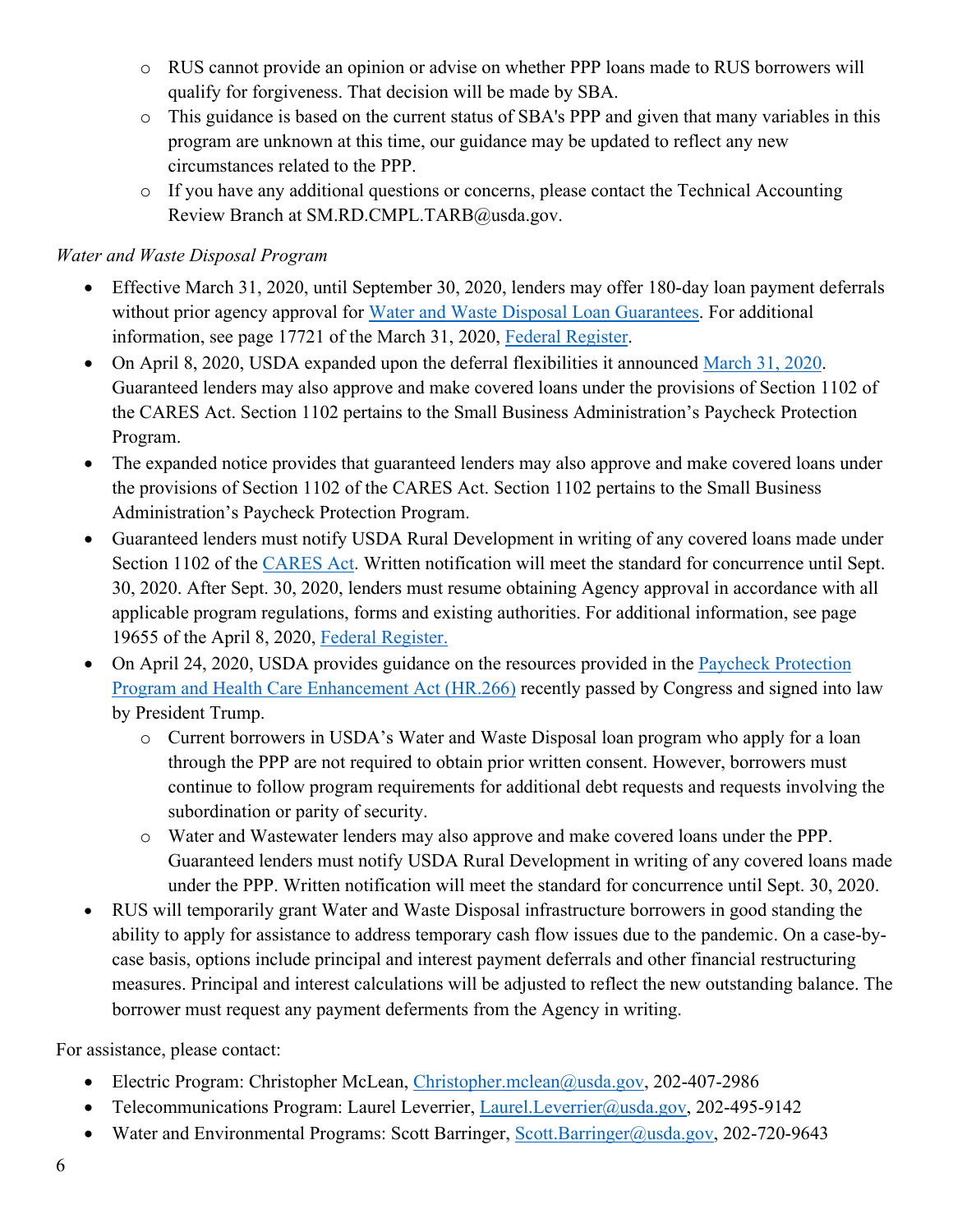### **Rural Business-Cooperative Service**

#### *Value-Added Producer Grant Program*

USDA issued an amended notice to make an additional \$35 million available in the [Value-Added Producer](https://www.rd.usda.gov/programs-services/value-added-producer-grants)  [Grant Program](https://www.rd.usda.gov/programs-services/value-added-producer-grants) this year to support agricultural producers affected by the COVID-19 pandemic. This funding is made possible through the Consolidated Appropriations Act of 2021. In total, \$76 million is available.

The Department also extended the application deadline to May 4, 2021. The amended notice reduces the matching requirement for applicants seeking the \$35 million in COVID-19 relief funding. Applicants must follow requirements in both the *original notice* and the amended notice. For additional information on the amended notice, see page 12905 of the March 5, 2021, Federal Register.

#### *Business & Industry (B&I) CARES Act Program*

Effective May 22, 2020, USDA is making available up to \$1 billion in loan guarantees to help rural businesses meet their working capital needs during the coronavirus pandemic. Additionally, agricultural producers that are not eligible for USDA Farm Service Agency loans may receive funding under USDA [Business & Industry](https://www.rd.usda.gov/programs-services/business-and-industry-cares-act-program)  [\(B&I\) CARES Act Program](https://www.rd.usda.gov/programs-services/business-and-industry-cares-act-program) provisions included in the Coronavirus Aid, Relief, and Economic Security (CARES) Act.

In addition to expanding eligibility to certain agricultural producers, the changes allow USDA to:

- Provide 90 percent guarantees on B&I CARES Act Program loans;
- Set the application and guarantee fee at two percent of the loan;
- Accept appraisals completed within two years of the loan application date;
- Not require discounting of collateral for working capital loans, and
- Extend the maximum term for working capital loans to 10 years.

B&I CARES Act Program loans must be used as working capital to prevent, prepare for or respond to the effects of the coronavirus pandemic. The loans may be used only to support rural businesses, including agricultural producers, that were in operation on Feb. 15, 2020.

USDA intends to consider applications in the order they are received. However, the Department may assign priority points to projects if the demand for funds exceeds availability.

USDA announced the expanded B&I authorities in a notice published on page 31139 of the May 22 [Federal](https://www.govinfo.gov/content/pkg/FR-2020-05-22/pdf/2020-11243.pdf)  [Register.](https://www.govinfo.gov/content/pkg/FR-2020-05-22/pdf/2020-11243.pdf) The Department began accepting B&I CARES Act applications for loan guarantees on May 22, 2020. Applications will be received continuously through midnight Eastern Daylight Time on September 15, 2021, or until funds are expended. Program funding expires Sept 30, 2021.

#### *Additional Guaranteed Programs*

Effective March 31, 2020, until September 30, 2020, lenders may offer 180-day loan payment deferrals without prior agency approval for [Business and Industry Loan Guarantees,](https://www.rd.usda.gov/programs-services/business-industry-loan-guarantees) and [Rural Energy for America Program Loan](https://www.rd.usda.gov/programs-services/rural-energy-america-program-renewable-energy-systems-energy-efficiency)  [Guarantees.](https://www.rd.usda.gov/programs-services/rural-energy-america-program-renewable-energy-systems-energy-efficiency) For additional information, see page 17721 of the March 31, 2020, [Federal Register.](https://www.govinfo.gov/content/pkg/FR-2020-03-31/pdf/2020-06706.pdf)

On April 8, 2020, USDA expanded upon the deferral flexibilities it announced on [March 31, 2020.](https://www.rd.usda.gov/sites/default/files/USDA_RD_SA_COVID19_Guarantee_Loan_Deferral_Payments03312020.pdf) Guaranteed lenders may also approve and make covered loans under the provisions of Section 1102 of the CARES Act pertaining to the Small Business Administration's Paycheck Protection Program.

The expanded notice provides that guaranteed lenders may also approve and make covered loans under the provisions of Section 1102 of the CARES Act without prior Agency approval.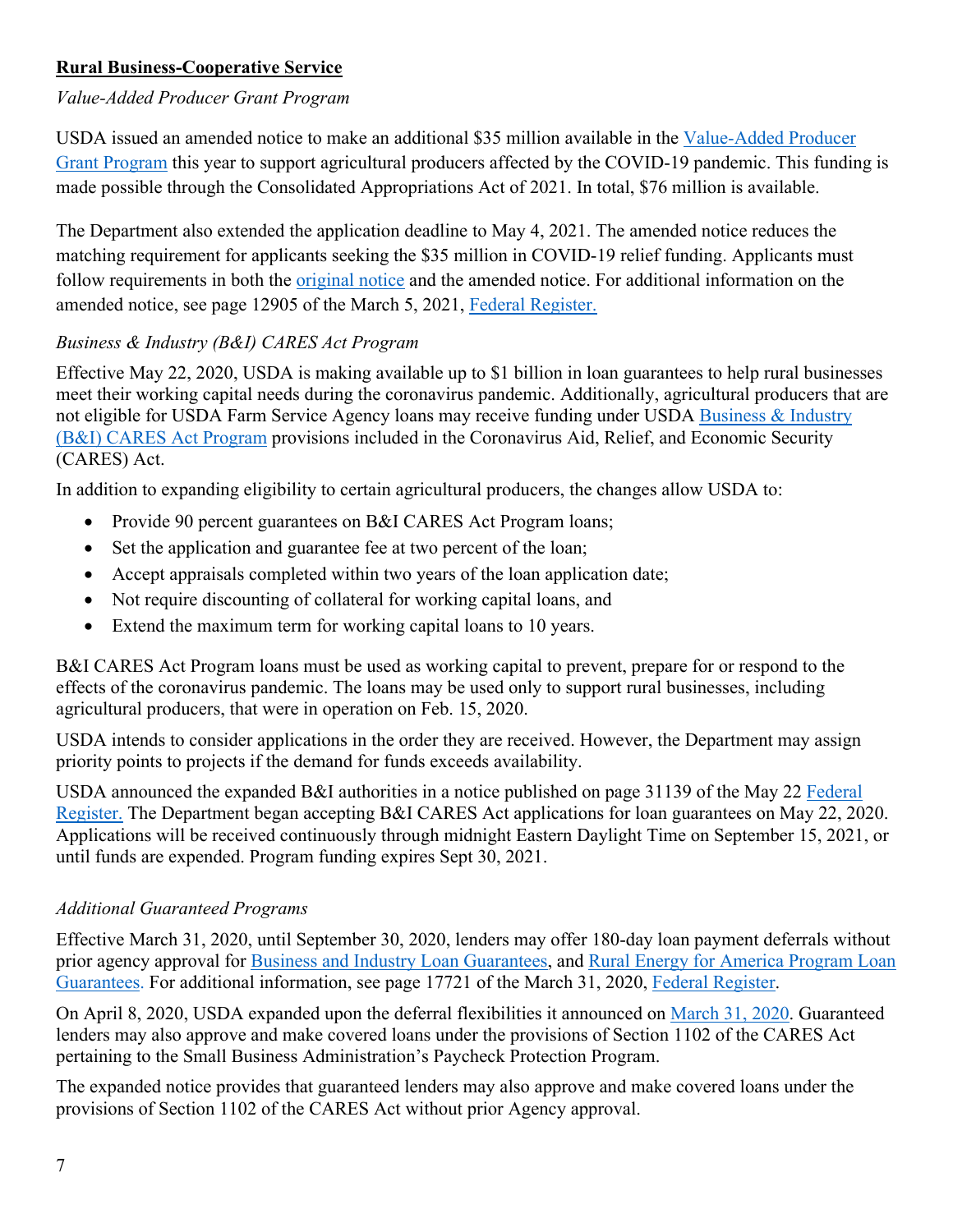On April 24, 2020, USDA provided guidance on the resources provided in the [Paycheck Protection Program](https://www.congress.gov/bill/116th-congress/house-bill/266?q=%7B%22search%22%3A%5B%22HR+266%22%5D%7D&s=1&r=1)  [and Health Care Enhancement Act \(HR.266\)](https://www.congress.gov/bill/116th-congress/house-bill/266?q=%7B%22search%22%3A%5B%22HR+266%22%5D%7D&s=1&r=1) recently passed by Congress and signed into law by President Trump.

• USDA's guaranteed Business & Industry, Rural Energy for America Program (REAP) programs may approve and make covered loans under the PPP. Guaranteed lenders must notify USDA Rural Development in writing of any covered loans made under the PPP. Written notification will meet the standard for concurrence until Sept. 30, 2020.

### *Programs for RBCS Intermediary Borrowers*

- RBCS intermediary borrowers continue to have authority to service loan portfolios independent of USDA. Intermediary borrowers participating in these programs may approve loan payment deferrals for their borrowers without USDA approval. These programs are:
	- o Intermediary Relending Program (IRP)
	- o Rural Business Development Grant (RBDG)
	- o Rural Economic Development Loan and Grant (REDL and REDG)
	- o Rural Microentrepreneur Assistance Program (RMAP)
- For existing Intermediary Relending Program (IRP) and Rural Economic Development Loan (REDL) borrowers, the Agency is committed to maintaining well-capitalized intermediary lenders and will work with intermediaries on loan servicing requests on a case-by-case basis to make sure they remain a pillar in our rural business communities.

### *Rural Cooperative Development Grants Program*

- USDA is making \$5.8 million in grants available under the Rural Cooperative Development Grant [\(RCDG\)](https://www.rd.usda.gov/programs-services/rural-cooperative-development-grant-program) program to help improve economic conditions in rural areas. Nonprofit corporations and institutions of higher education are eligible to apply to provide technical assistance to individuals and rural businesses.
- Fiscal year 2019 award recipients who received a grant period extension due to a loss of operations as a result of the coronavirus pandemic are eligible to apply for fiscal year 2020 funding.
- Electronic applications must be submitted to [grants.gov](https://www.grants.gov/web/grants/search-grants.html?keywords=RBCS-RCDG-2020) by midnight Eastern Time on August 3, 2020. Additional information is available on page 39870 of the July 2 [Federal Register.](https://www.govinfo.gov/content/pkg/FR-2020-07-02/pdf/2020-14286.pdf)

# **NEW AND EXTENDED APPLICATION DEADLINES**

USDA is extending or opening new application windows for the following programs:

## **Rural Business-Cooperative Service**

- USDA extended the FY21 application deadline for the *Value-Added Producer Grant Program* to May 4, 2021. The Department also made an additional \$35 million available to support agricultural producers affected by the COVID-19 pandemic. Additional information is on page 12905 of the March 5, 2021, [Federal Register.](https://www.govinfo.gov/content/pkg/FR-2021-03-05/pdf/2021-04687.pdf)
- USDA announced the expanded B&I authorities in a notice published on page 31139 of the May 22 [Federal Register.](https://www.govinfo.gov/content/pkg/FR-2020-05-22/pdf/2020-11243.pdf) The Department will begin accepting applications for B&I loan guarantees on May 22, 2020. Applications must be received no later than midnight Eastern Daylight Time on September 15, 2021, or until funds are expended. Program funding expires Sept. 30, 2021.